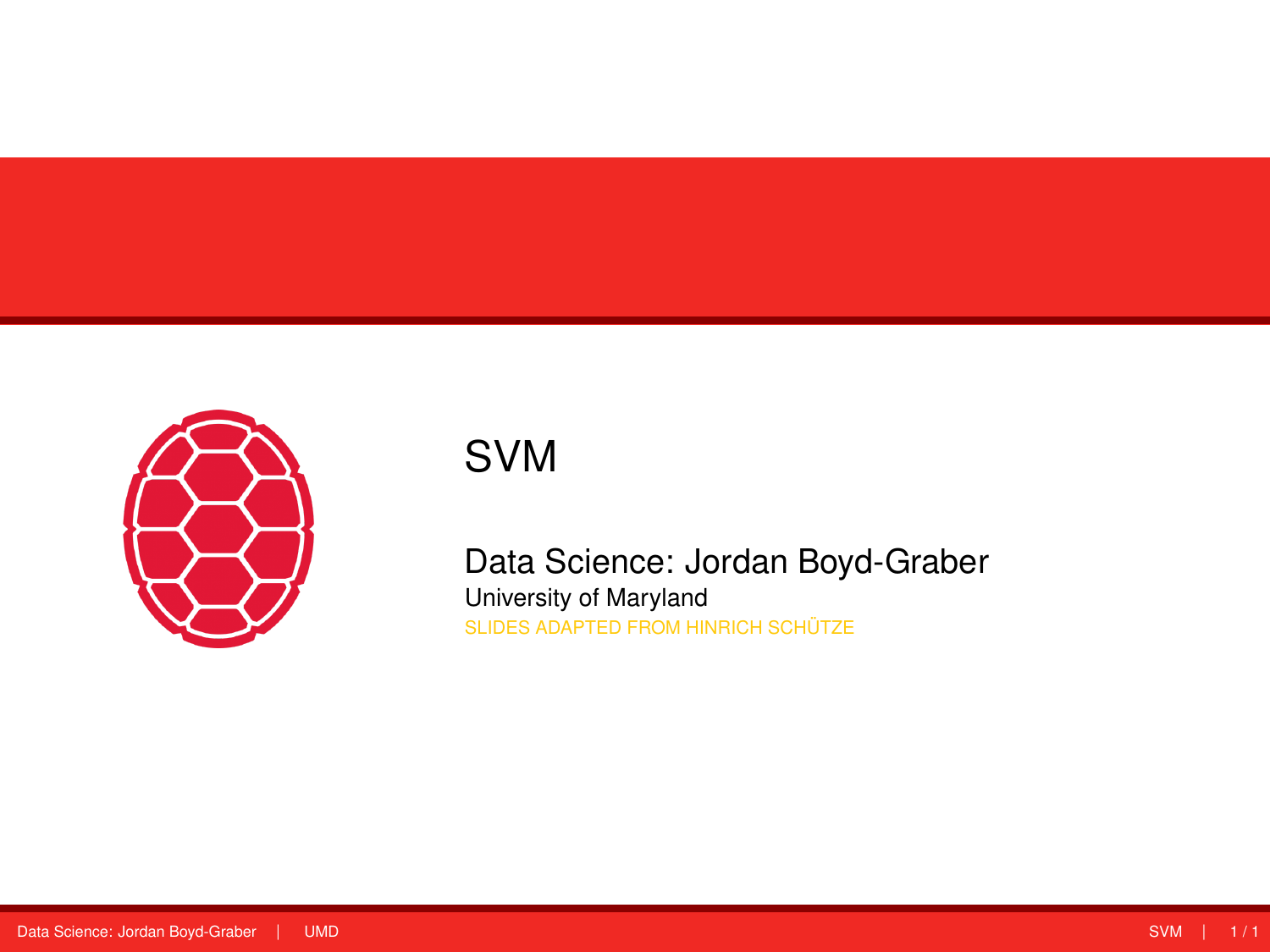## **Which hyperplane?**

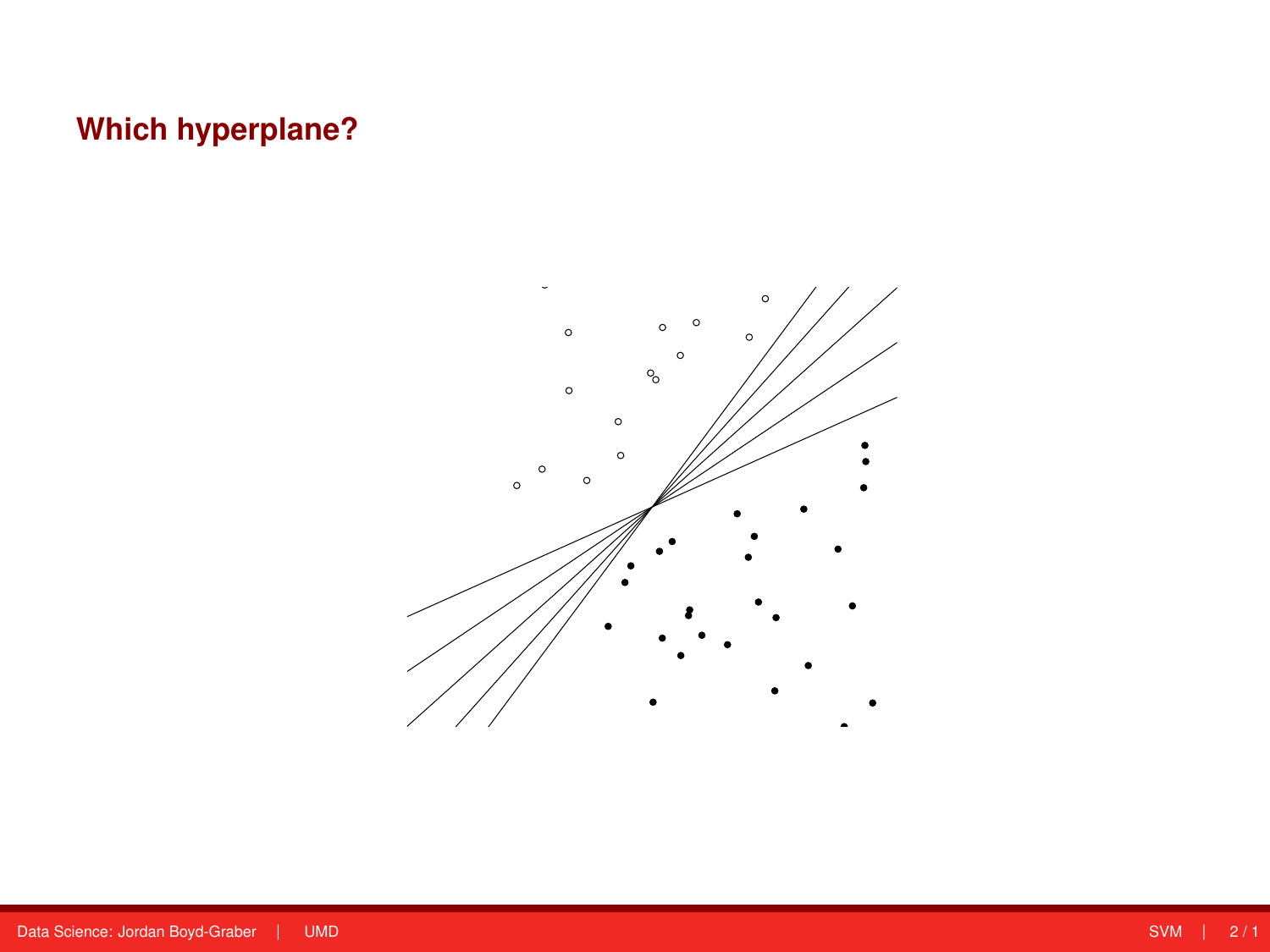### **Which hyperplane?**

- For linearly separable training sets: there are **infinitely** many separating hyperplanes.
- $\blacksquare$  They all separate the training set perfectly ...
- $\blacksquare$ ... but they behave differently on test data.
- **Error rates on new data are low for some, high for others.**
- How do we find a low-error separator?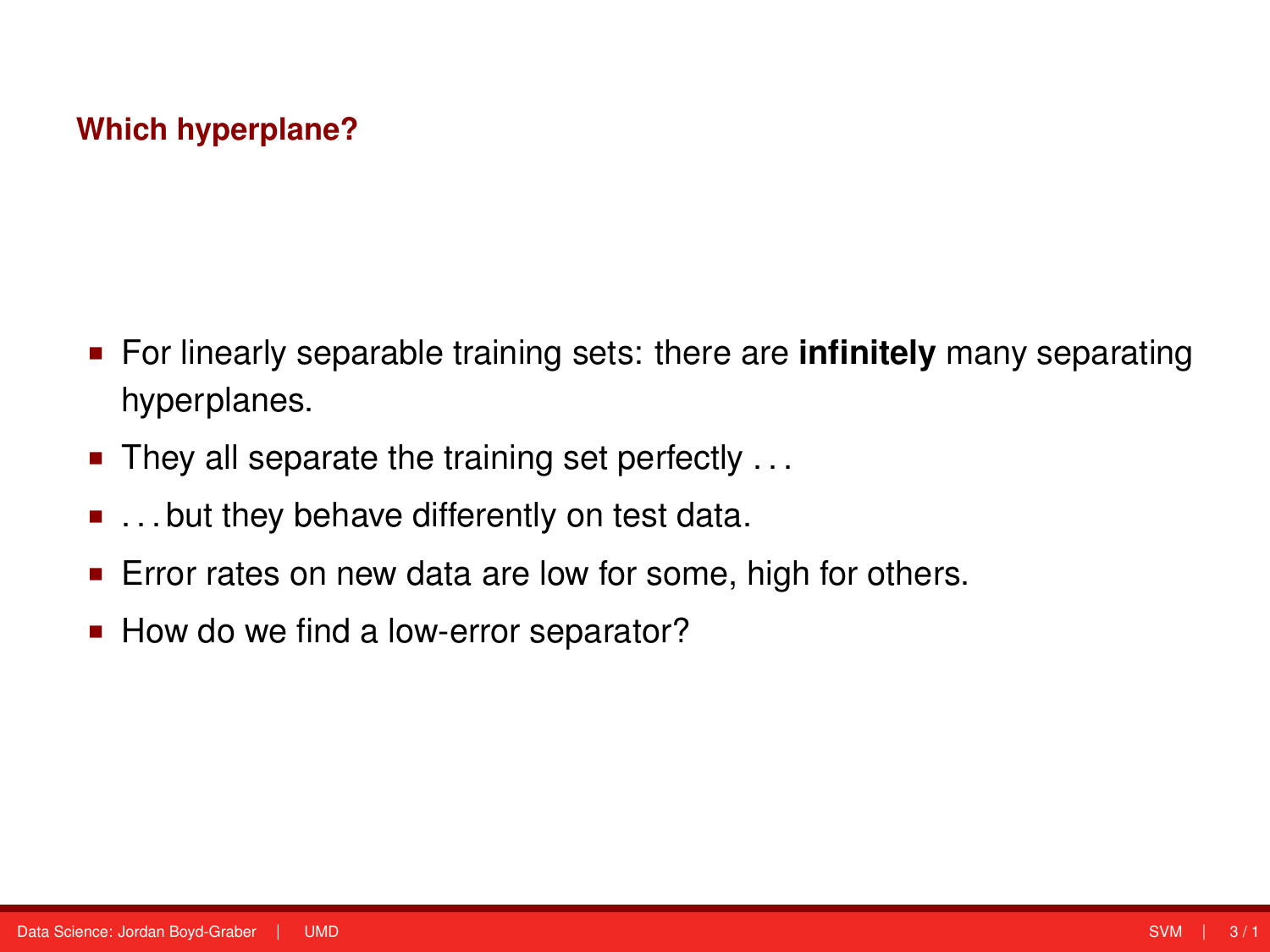#### **Support vector machines**

- Machine-learning research in the last two decades has improved classifier effectiveness.
- New generation of state-of-the-art classifiers: support vector machines (SVMs), boosted decision trees, regularized logistic regression, neural networks, and random forests
- **EXECUTE:** Applications to IR problems, particularly text classification

### SVMs: A kind of large-margin classifier

Vector space based machine-learning method aiming to find a decision boundary between two classes that is maximally far from any point in the training data (possibly discounting some points as outliers or noise)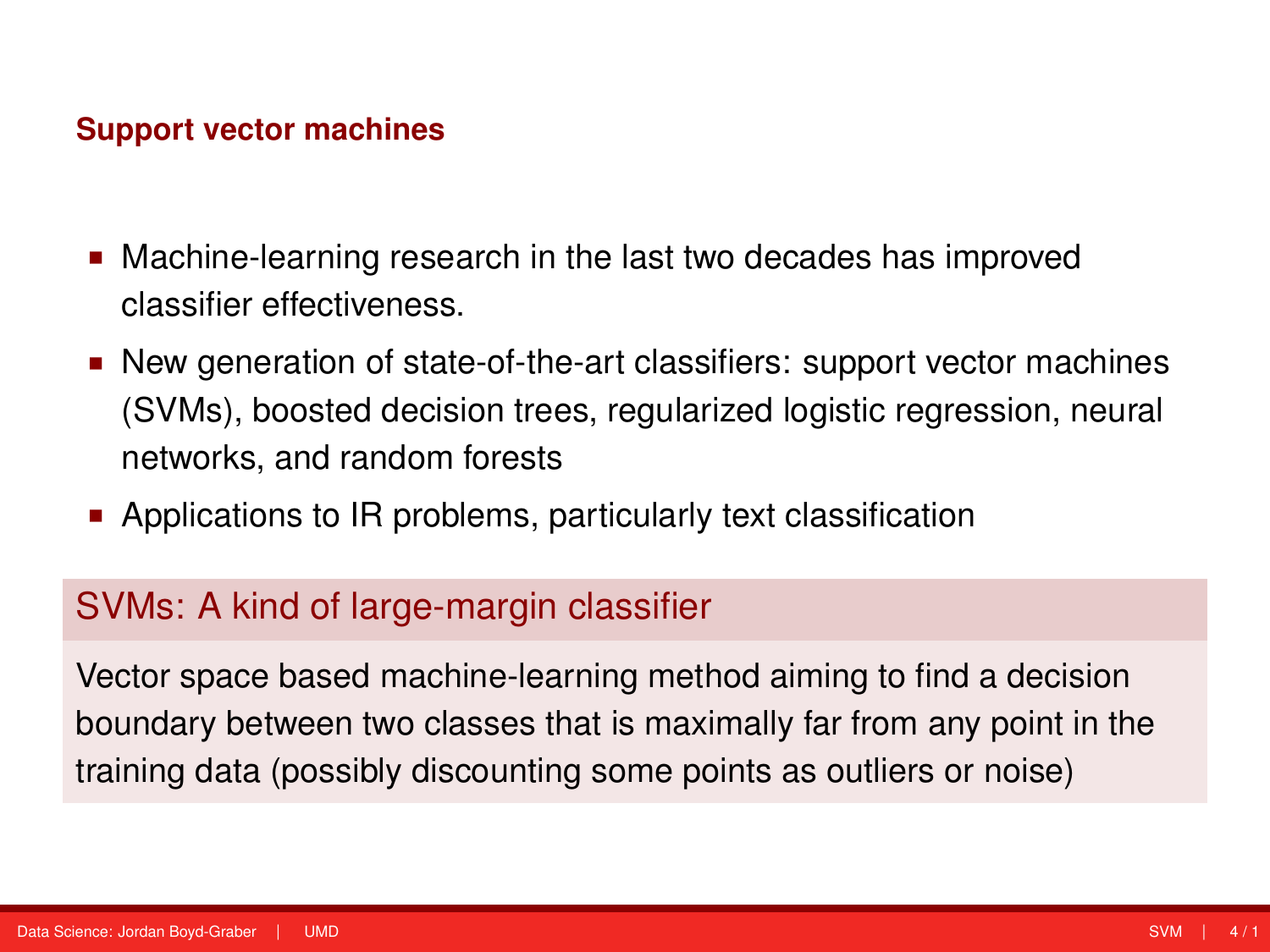## **Support Vector Machines**

■ 2-class training data

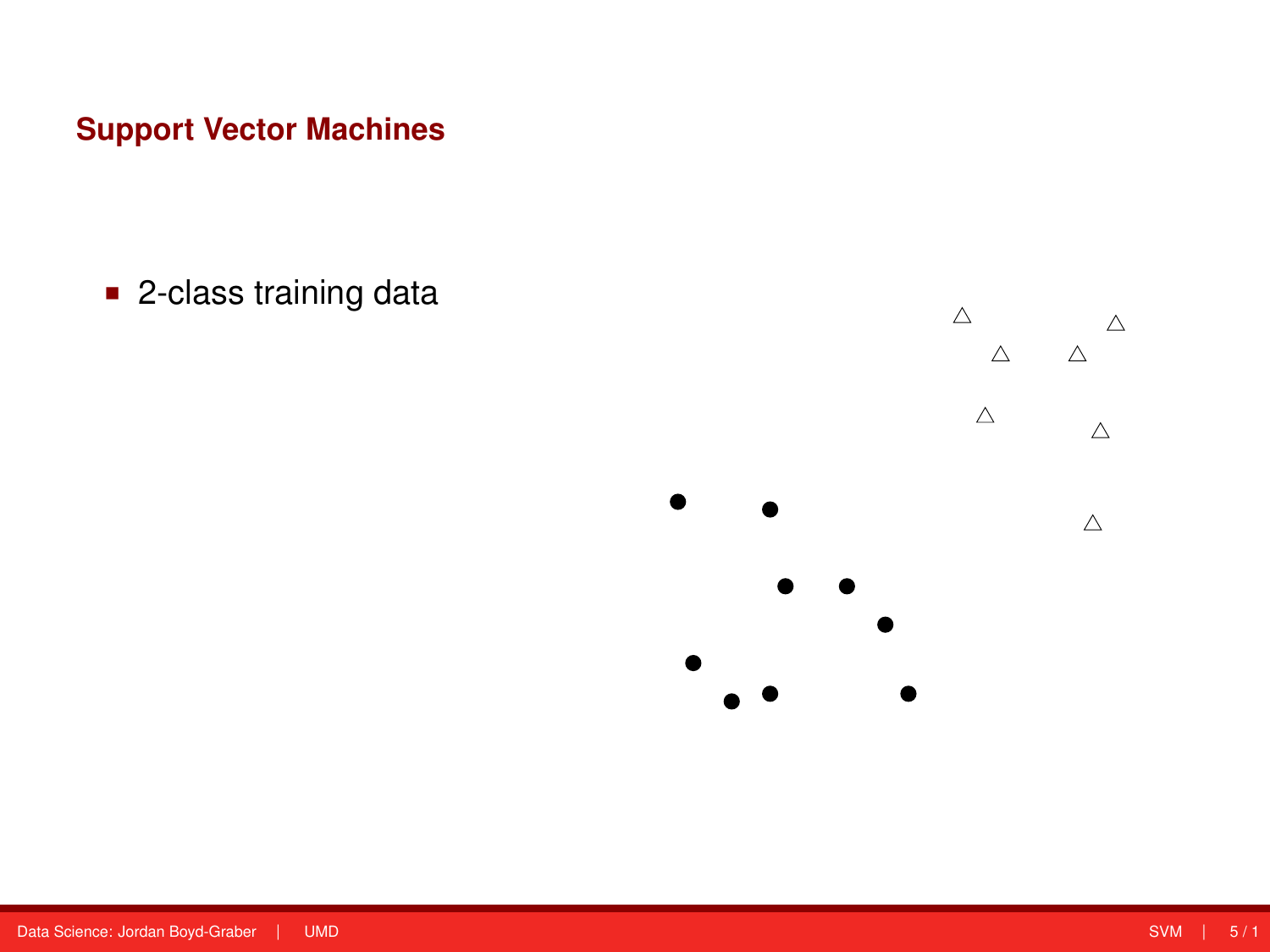# Support Vector M<mark>achines</mark>

- 2-class training data
- decision boundary  $\rightarrow$ **linear separator**

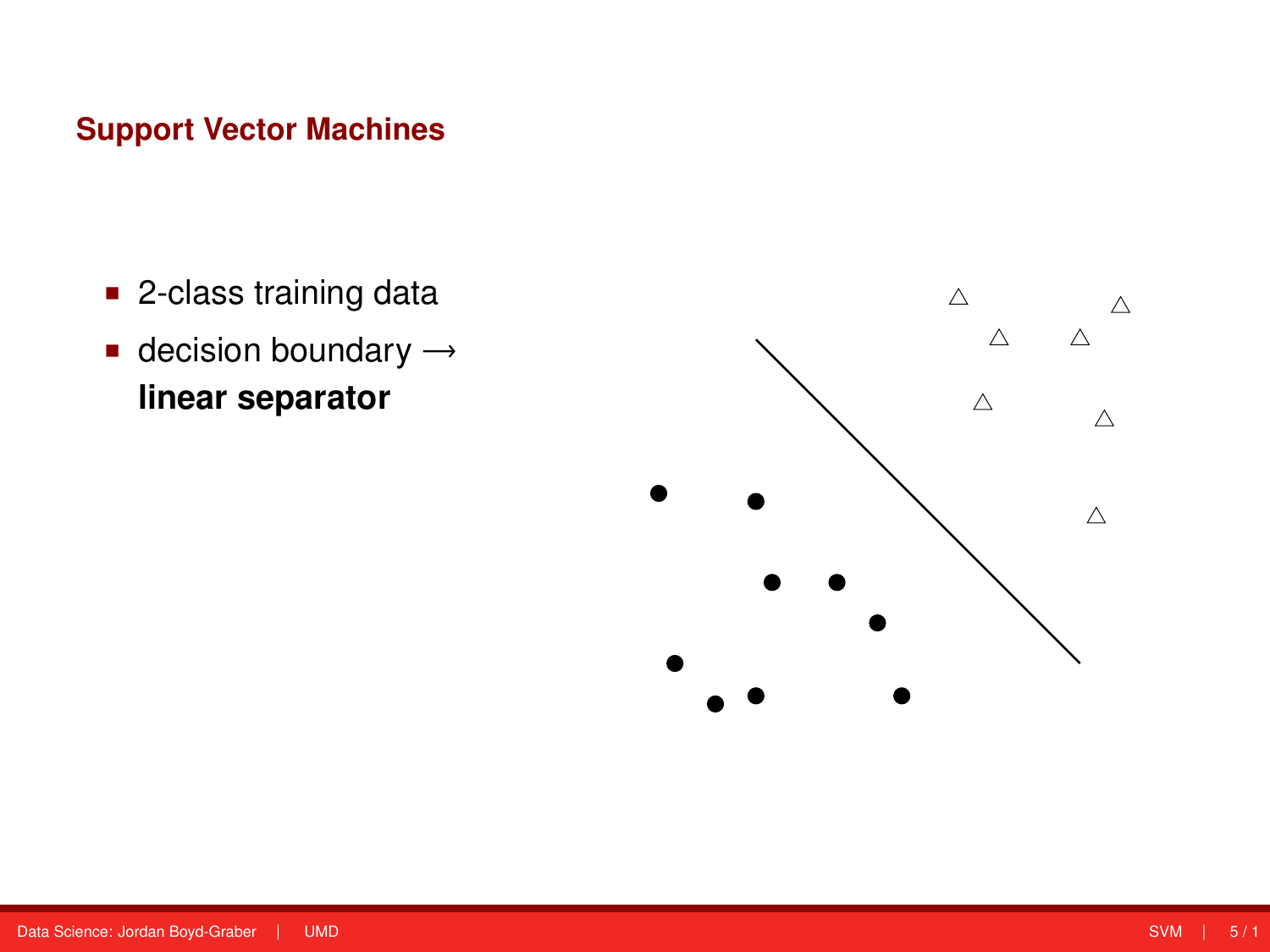#### **Support Vector Machines** 2-class training data

- 2-class training data
- decision boundary  $\rightarrow$ **linear separator**
- $\blacksquare$  criterion: being maximally far away from any data point  $\rightarrow$ determines classifier **margin**

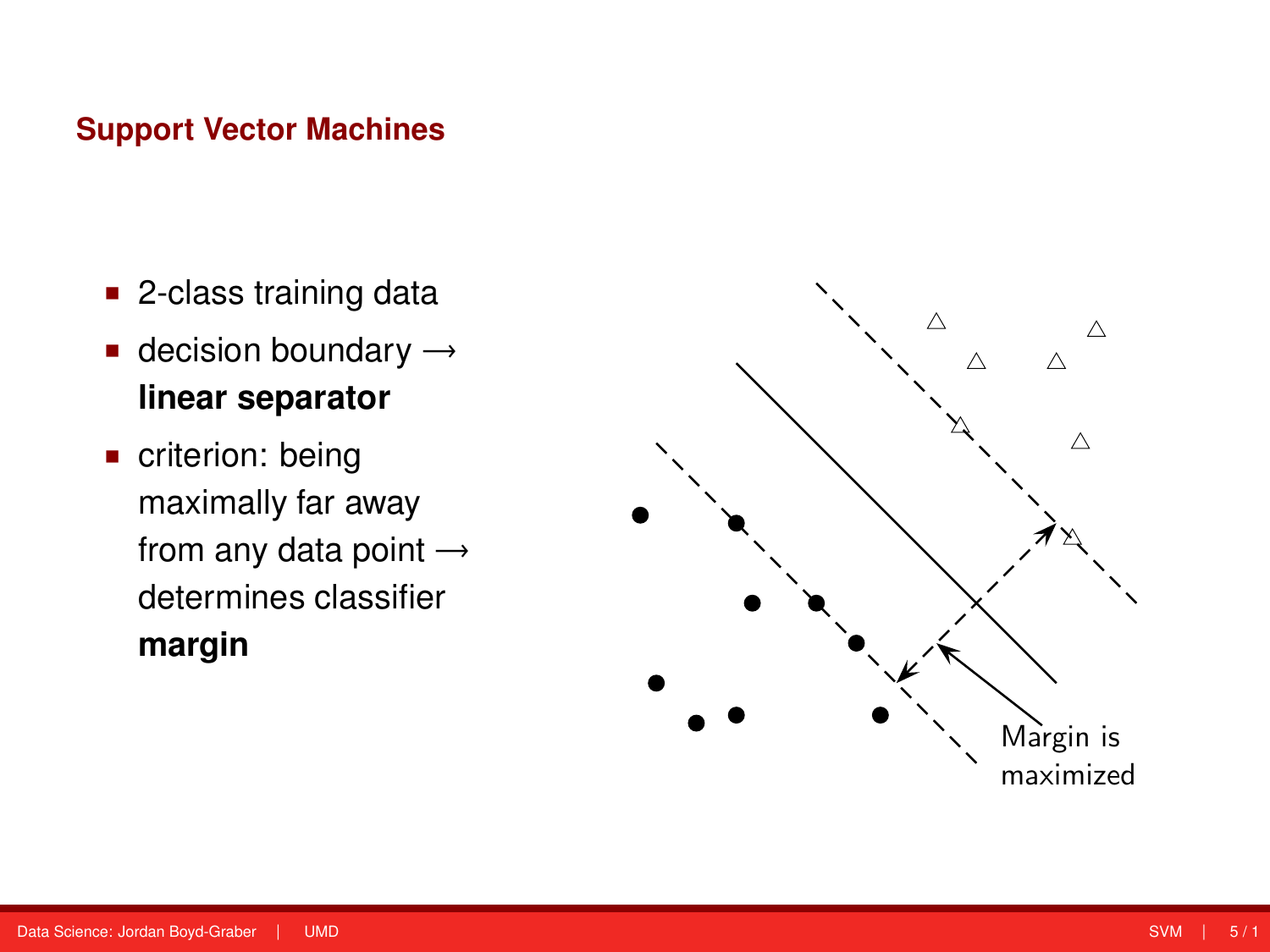# **Support Vector Machines**

- 2-class training data classification decisions s training data
- **decision boundary**  $\rightarrow$ **linear separator** separator
- **criterion: being** maximally far away from any data point  $\rightarrow$ determines classifier **margin** if  $\alpha$  measurement of  $\alpha$
- linear separator position defined by  ${\sf support\ vectors}$

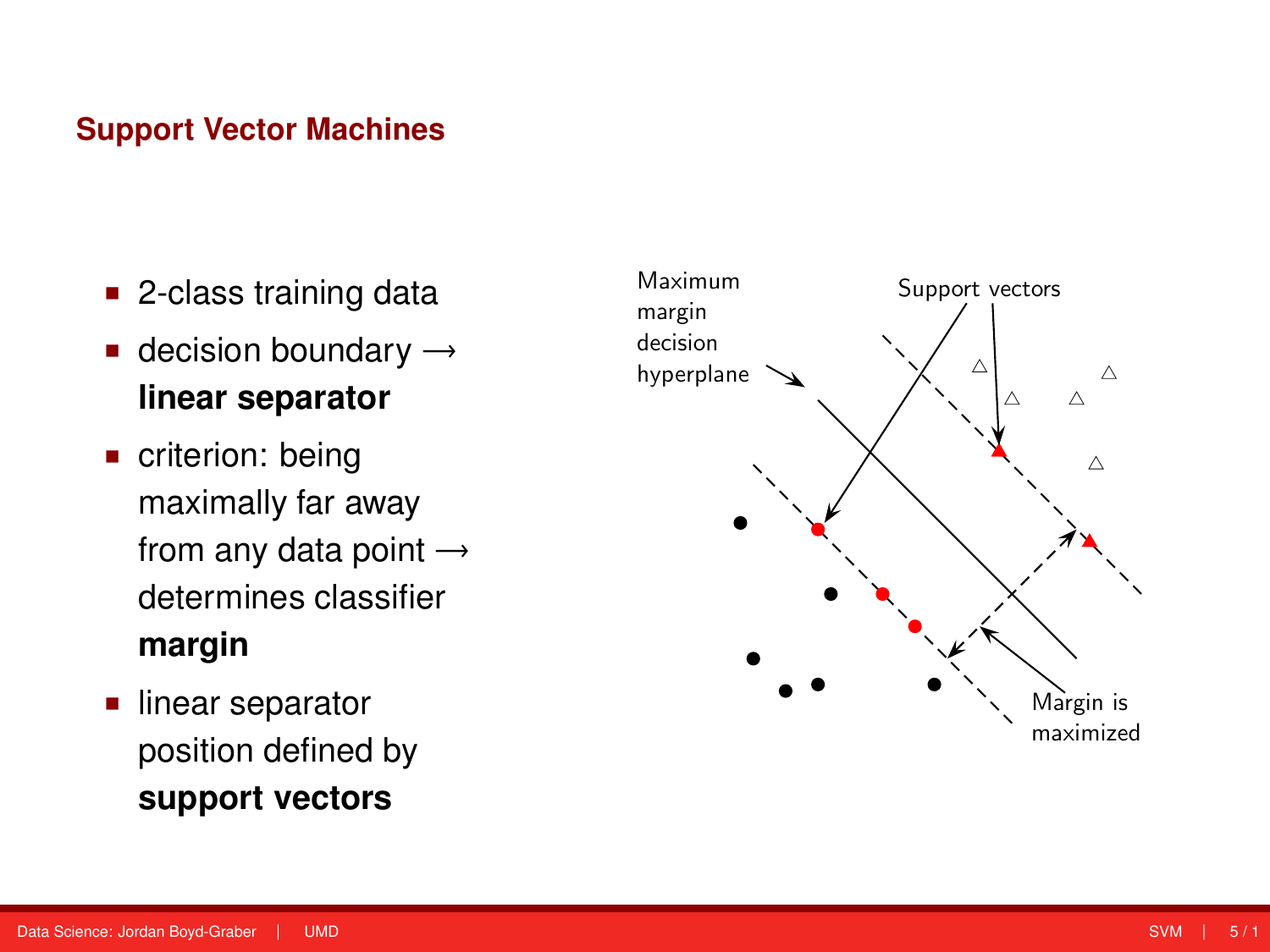# **Why maximize the margin?** Why maximize the margin?

- Points near decision surface  $\rightarrow$  uncertain classification decisions classification decisions riear decision
- A classifier with a large margin is always confident certainty classification sifier wit errors in measurement or
- $\blacksquare$  Gives classification safety margin (measurement or variation)

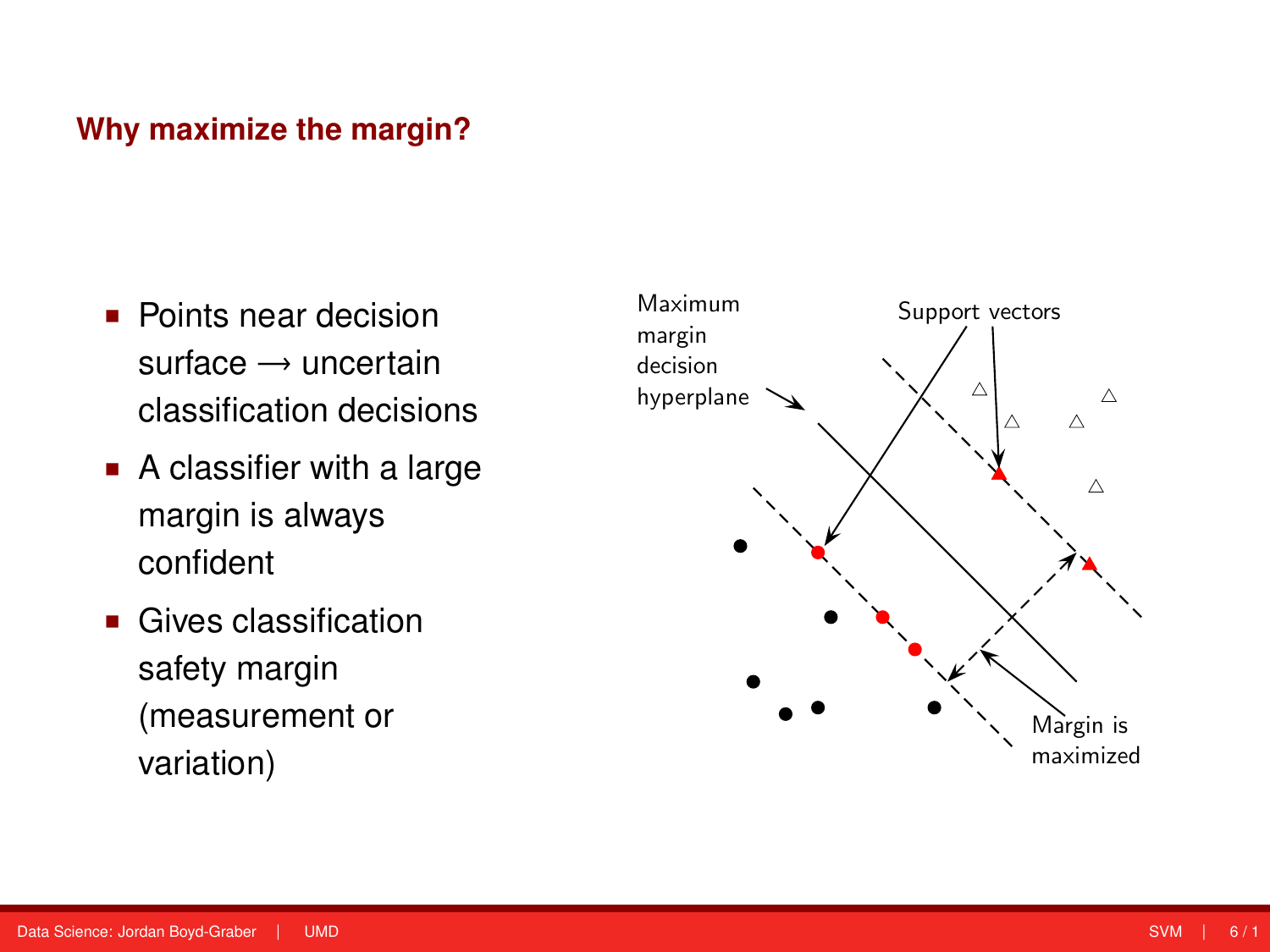### **Why maximize the margin?**

- SVM classifier: large margin around decision boundary
- compare to decision hyperplane: place fat separator between classes
	- unique solution
- **decreased memory capacity**
- **n** increased ability to correctly generalize to test data

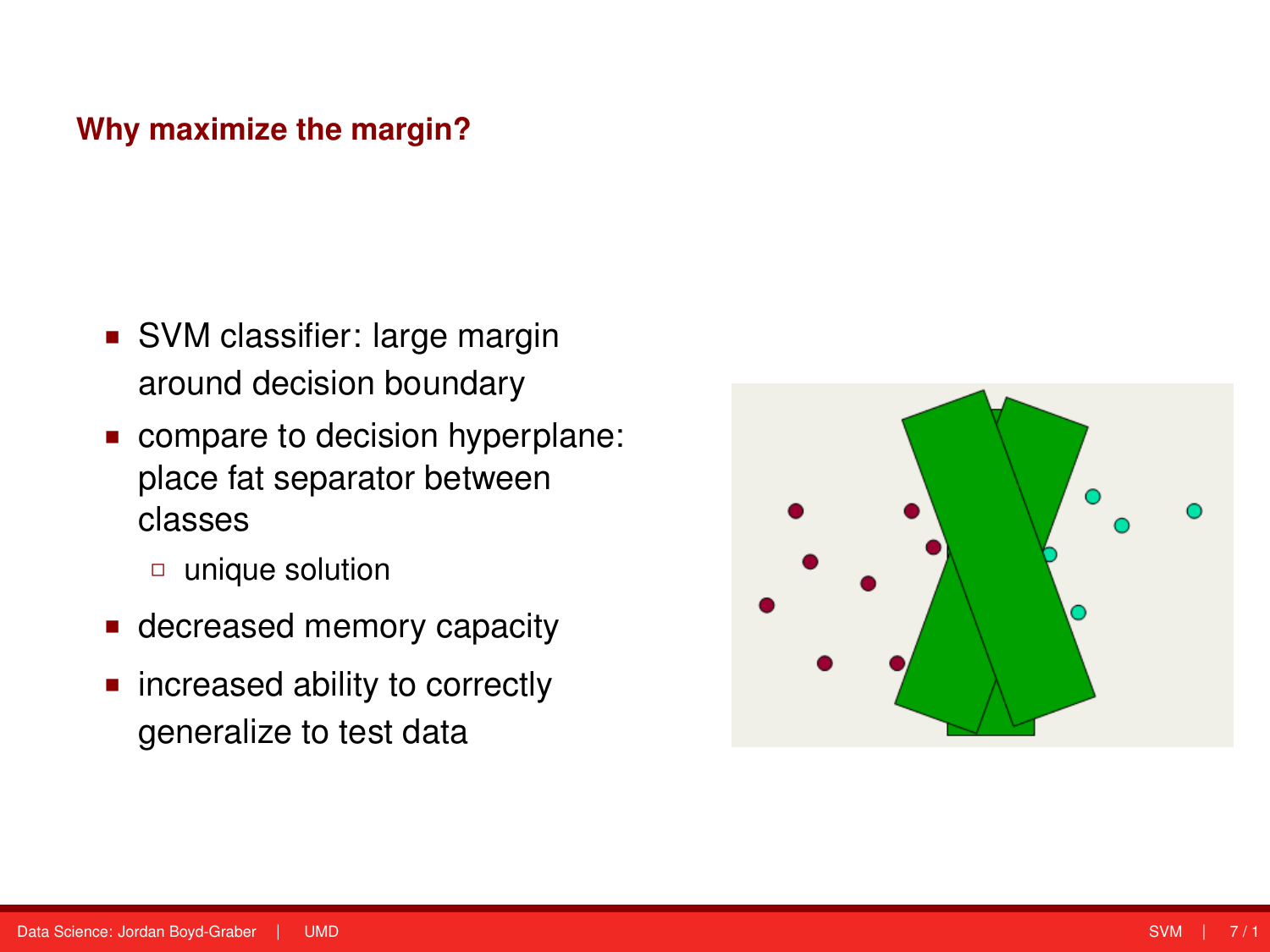### **Equation**

**Equation of a hyperplane** 

$$
\vec{w} \cdot x_i + b = 0 \tag{1}
$$

**Distance of a point to hyperplane** 

$$
\frac{|\vec{w} \cdot x_i + b|}{||\vec{w}||} \tag{2}
$$

The margin  $\rho$  is given by

$$
\rho \equiv \min_{(x,y)\in S} \frac{|\vec{w} \cdot x_j + b|}{||\vec{w}||} = \frac{1}{||\vec{w}||}
$$
(3)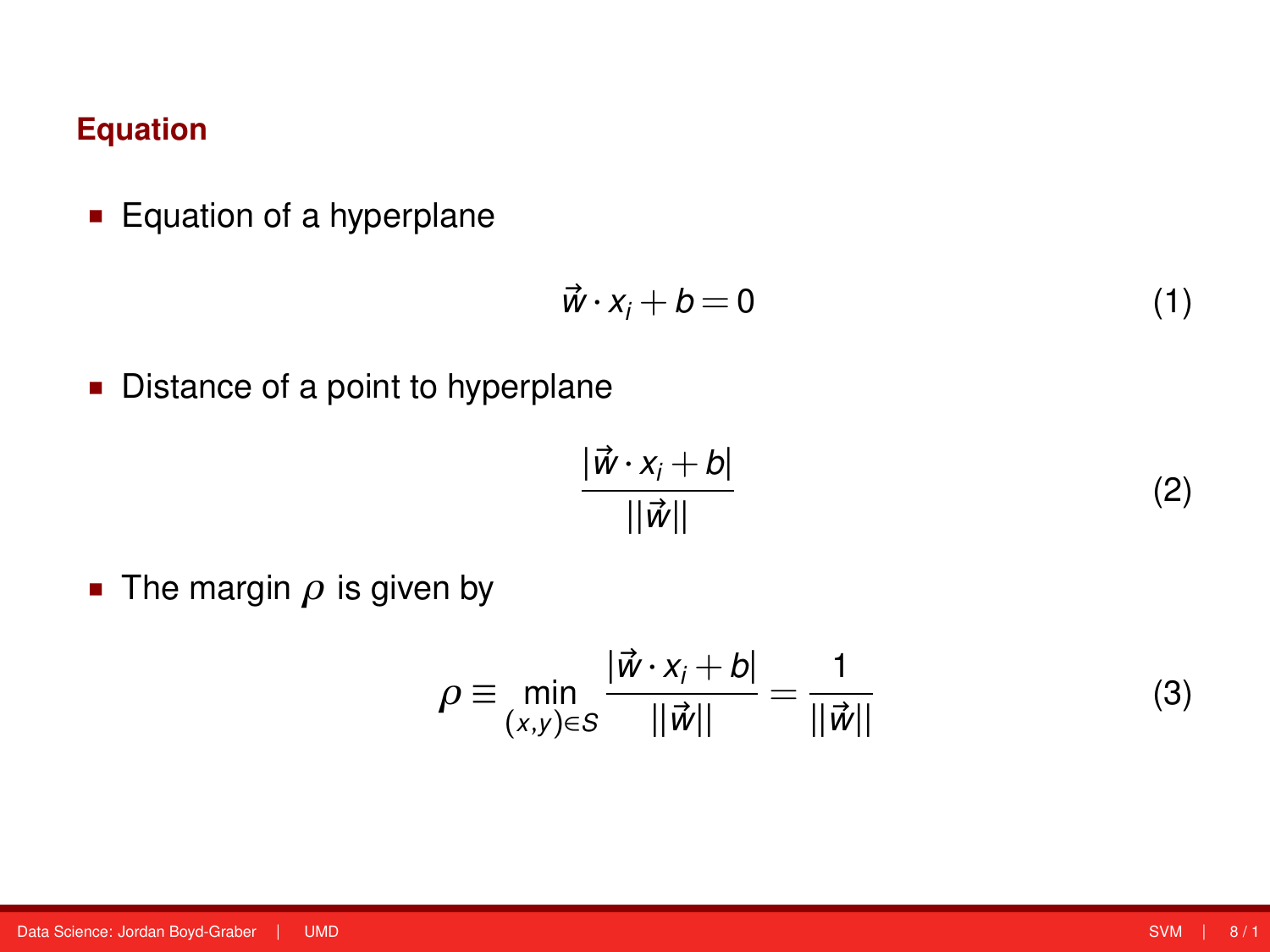### **Equation**

**Equation of a hyperplane** 

$$
\vec{w} \cdot x_i + b = 0 \tag{1}
$$

**Distance of a point to hyperplane** 

$$
\frac{|\vec{w} \cdot x_i + b|}{||\vec{w}||} \tag{2}
$$

The margin  $\rho$  is given by

$$
\rho \equiv \min_{(x,y)\in S} \frac{|\vec{w} \cdot x_j + b|}{||\vec{w}||} = \frac{1}{||\vec{w}||}
$$
(3)

This is because for any point on the marginal hyperplane,  $\vec{w} \cdot x + b = \pm 1$